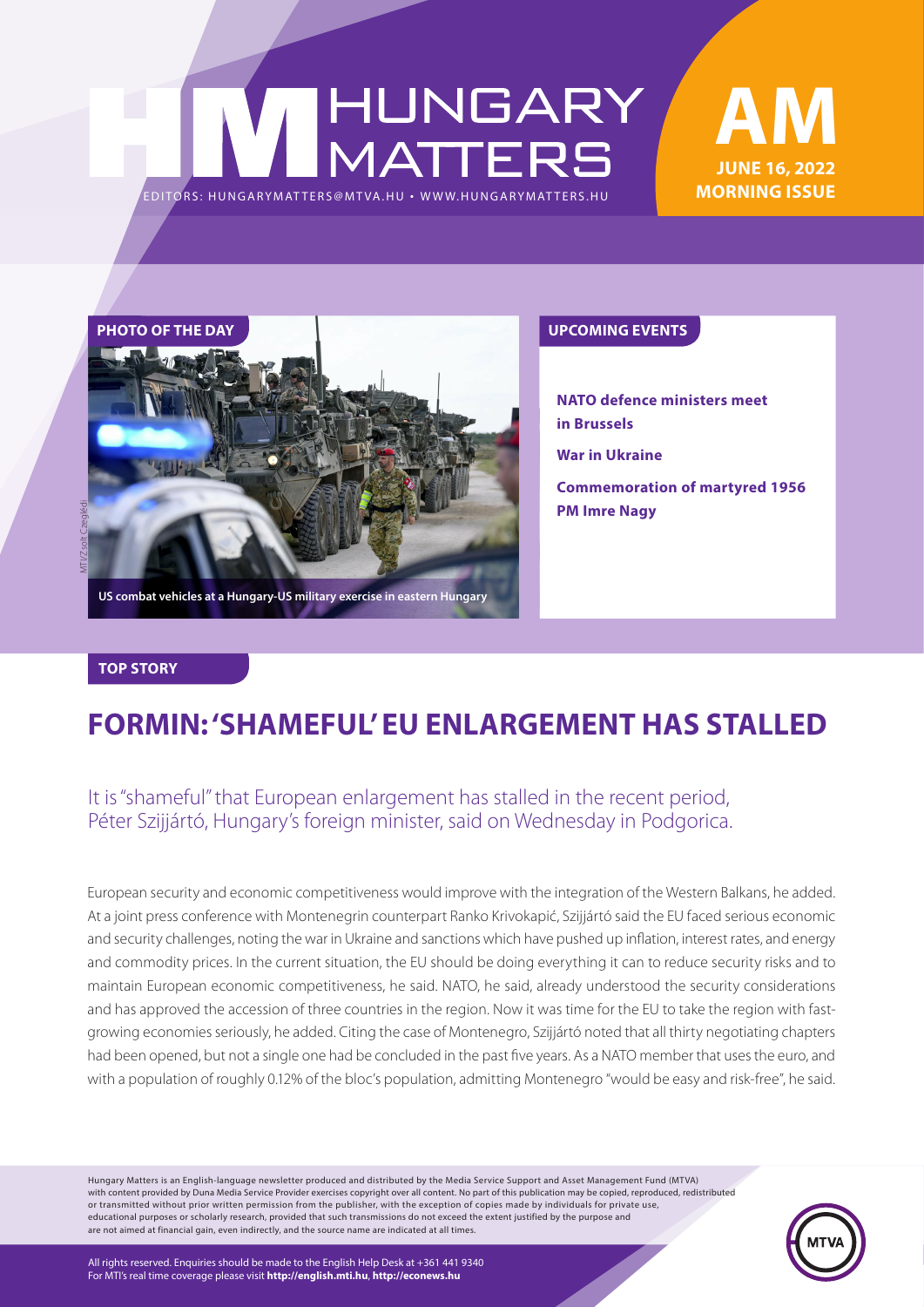#### **SZIJJÁRTÓ: GOVT NOT KEEN ON GLOBAL MINIMUM TAX**

Hungary is not keen on a global minimum tax because it would undermine European competitiveness, Péter Szijjártó, the foreign minister, said after talks by phone on Wednesday with US Secretary of State Antony Blinken. Szijjártó said on Facebook that he had told Blinken: "We're not keen on this idea at all, especially not in its current form or under the current circumstances." The war is putting the European economy under strain, and new taxes on producers could prove fatal, "especially since efforts are under way to introduce them in Europe at the start of next year, while who knows when they'll be introduced in the rest of the world, if at all," he said. Szijjártó said he agreed with Blinken to hold further consultations later this week.

#### **NAGY: 80% OF INFLATION IN HUNGARY DUE TO GLOBAL FACTORS**

Global factors such as rising energy and grain prices account for 80% of Hungarian inflation, Márton Nagy, the minister of economic development, said in a newspaper interview published on Wednesday. Nagy told the daily Magyar Hírlap that recent forint weakening was linked to global developments and could be traced back to the US inflation data released last Friday. The minister said

inflationary tensions were growing, and he also spoke of the risk of a recession. He noted that bond yields are rising, setting a challenge for the region and southern European states. Much depends on how the war in Ukraine pans out, he said, adding that next year could be tougher than the current one.

#### **DEFENCE MINISTER: NATO'S POSITION ON UKRAINE WAR COINCIDES WITH HUNGARY'S NATIONAL INTEREST**

NATO's position on the war in Ukraine coincides with Hungary's national interest, according to which every effort must be made to prevent the conflict from spreading beyond the borders of Ukraine, Defence Minister Kristóf Szalay-Bobrovniczky said on Wednesday, after meeting soldiers arriving for a military exercise at a training base in Hajdúhadház, in eastern Hungary. He said soldiers in the region had the dual task of carrying out humanitarian activities while also protecting the borders of Hungary. Hungary, as a NATO member, can rely on its allies in fulfilling these tasks, he said. Szalay-Bobrovniczky said that there were domestic and international exercises, joint training and preparation events and tasks each year which involved soldiers from NATO member countries arriving in Hungary. Protecting the security of Hungarians is a priority for the government, and the Hungarian and

US soldiers carrying out joint patrols under the arrangements of NATO also serve this purpose, he said, noting that Hungarian and US soldiers serve together in Afghanistan and Iraq.

### **PALKOVICS MEETS GERMAN MINISTER OF TRANSPORT IN BERLIN**

László Palkovics, the minister of technology and industry, had talks with Volker Wissing, Germany's minister of transport and digital infrastructure, in Berlin on Wednesday. After the talks, Palkovics said the Hungarian government would consider the system of Germany's "nine-euro" public transport pass. He said the German government had made a wise decision to put a cap on the price of fuels and introduce the cheap passes, which he said were very popular and made a lot of drivers switch to public transport. "The Hungarian government will study this solution and soon make a decision on the matter," Palkovics said. Germany offers the monthly passes costing nine euros for the summer months, valid for local public transport services as well as regional services of the Deutsche Bahn.

Concerning bilateral ties, Palkovics said the economy and politics of the two countries were interlinked, which would necessitate continued cooperation. Hungary and Germany have "many common causes", he said, adding that car making and transportation were key industries

Hungary Matters is an English-language newsletter produced and distributed by the Media Service Support and Asset Management Fund (MTVA) with content provided by Duna Media Service Provider exercises copyright over all content. No part of this publication may be copied, reproduced, redistributed or transmitted without prior written permission from the publisher, with the exception of copies made by individuals for private use, educational purposes or scholarly research, provided that such transmissions do not exceed the extent justified by the purpose and are not aimed at financial gain, even indirectly, and the source name are indicated at all times.

*2*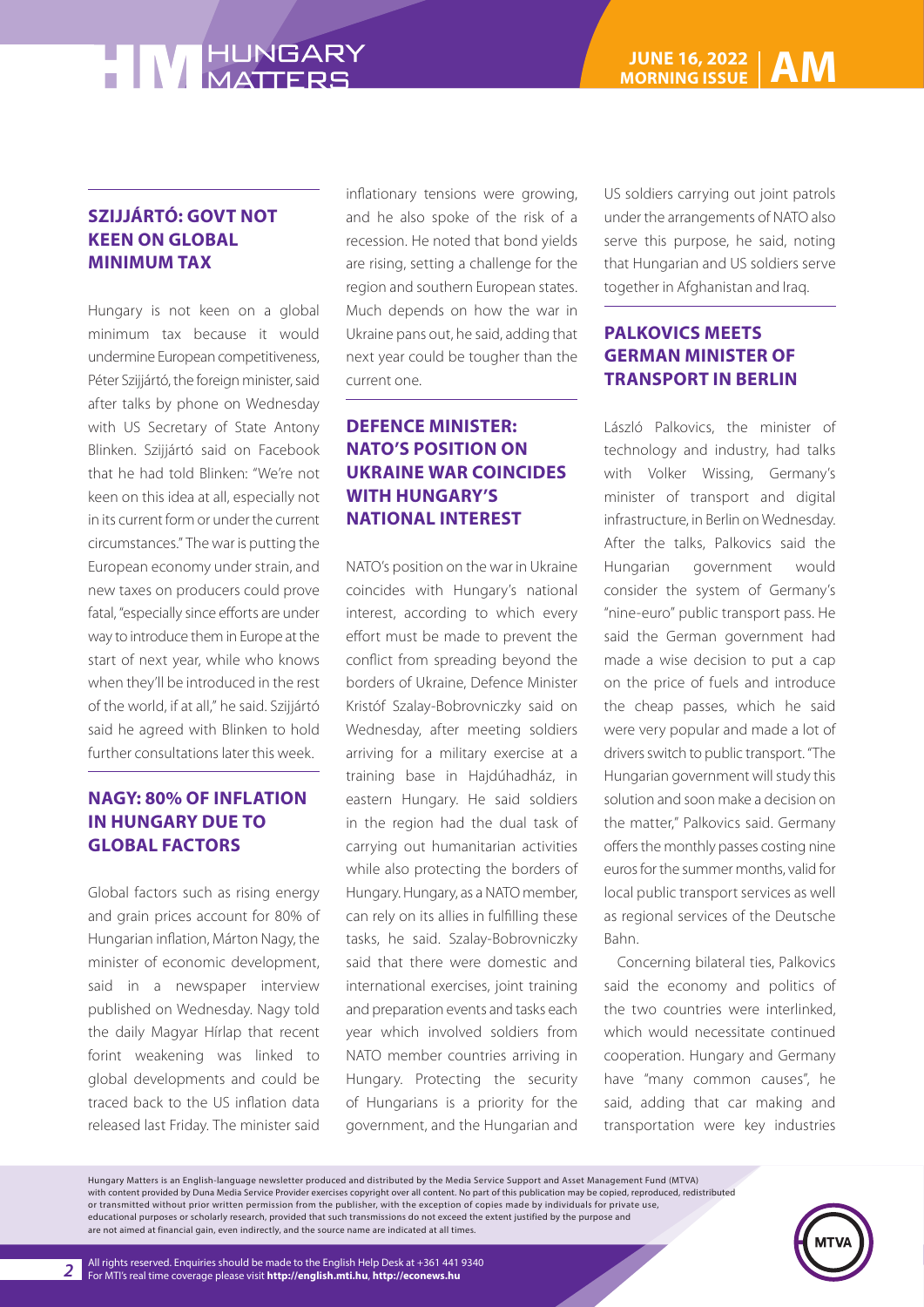in both countries. A large part of Hungary's car making is also linked to Germany, he said. Palkovics and Wissing discussed dominant technologies of the near future such as electric and hydrogen-fuelled cars and synthetic fuels, and agreed that the principle of technological neutrality should be applied in political decision making. "Each country should be given an opportunity to choose its path," the minister said.

#### **INVESTIGATIVE PROSECUTOR DROPS PROBE INTO PEGASUS SPYWARE IN 'ABSENCE OF A CRIME'**

Hungarian investigative prosecutors have terminated the investigation into allegations of illegal eavesdropping on the mobile phones of several Hungarian journalists and opposition figures in connection with Pegasus spyware, citing "absence of a crime". "A broad investigation which included classified documents found no unauthorised and secretive collection of information or the unauthorised use of a concealed device," the Central Investigation Prosecutor's Office (KNYF) said on Wednesday. Referring to certain people named in the press who were allegedly spied on, the public investigators said people on whom the authorities secretly collected information for law enforcement or national security purposes were not necessarily criminal suspects, and in such cases they examined whether

these people had been caused harm in any way. The findings were negative, the investigators said.

In January, data protection ombudsman Attila Péterfalvi told journalists that no violations in connection with the use or licensing of Pegasus spyware had been discovered in Hungary. For the last six months, his office has investigated the use of the Israeli spyware by Hungarian national security agencies, as well as ministry of justice permission procedures, after the publication of allegations in the summer by investigative news site Direkt 36 in connection with the discovery that 50,000 phone numbers selected by customers of Israeli company NSO Group had been eavesdropped in 50 countries since 2016, including Hungary.

#### **FIDESZ MEPS BLAME LEFT WING FOR VOTING AGAINST HUNGARIAN INTERESTS**

After two European parliamentary committees on Tuesday voted against a proposal to include nuclear energy and natural gas on the list of environmentally sustainable economic activities, Fidesz MEPs slammed leftwing members for voting against Hungarian interests. Left wing MEPs "attacked the sustainability" of caps on household utility bills in votes by the Committee on Economic and Monetary Affairs (ECON) and the Committee on the Environment, Public Health and Food Safety (ENVI), ruling

Fidesz MEPs Edina Tóth and Enikő Győri said in a statement. Nuclear energy and investments in natural gas are essential to achieving climate targets and maintaining low utility bills, while guaranteeing the security of energy supplies in the long term.

The vote's outcome, Győri said, "lacks common sense". Nuclear energy and natural gas are indispensable if Europe is to achieve its climate neutrality targets by 2050, she said, blaming "the European left wing" for the result.

#### **FIDESZ MEP: EP SENDS 'LECTURING MESSAGE' TO SERBIA**

The European Parliament has sent a "lecturing message" to Serbia, which has been waiting for the last twenty years to become a European Union member state, Andor Deli, a Fidesz MEP, told MTI on Tuesday. Born in Vojvodina, Serbia's northernmost province, Deli commented on a report by the European Parliament's Committee on Foreign Affairs (AFET) assessing the political situation of three countries aspiring for EU membership, namely Bosnia and Herzegovina, Kosovo and Serbia. Serbia deserves a much better assessment, he said, calling it "unacceptable" that during the war in Ukraine "Serbia is exposed to a frontal attack and lecturing". The report, Deli said, failed to promote Serbia's soonest possible admission to the EU when the country had the potential to be a European mainstay in a period of multiple security challenges.

Hungary Matters is an English-language newsletter produced and distributed by the Media Service Support and Asset Management Fund (MTVA) with content provided by Duna Media Service Provider exercises copyright over all content. No part of this publication may be copied, reproduced, redistributed or transmitted without prior written permission from the publisher, with the exception of copies made by individuals for private use, educational purposes or scholarly research, provided that such transmissions do not exceed the extent justified by the purpose and are not aimed at financial gain, even indirectly, and the source name are indicated at all times.

*3*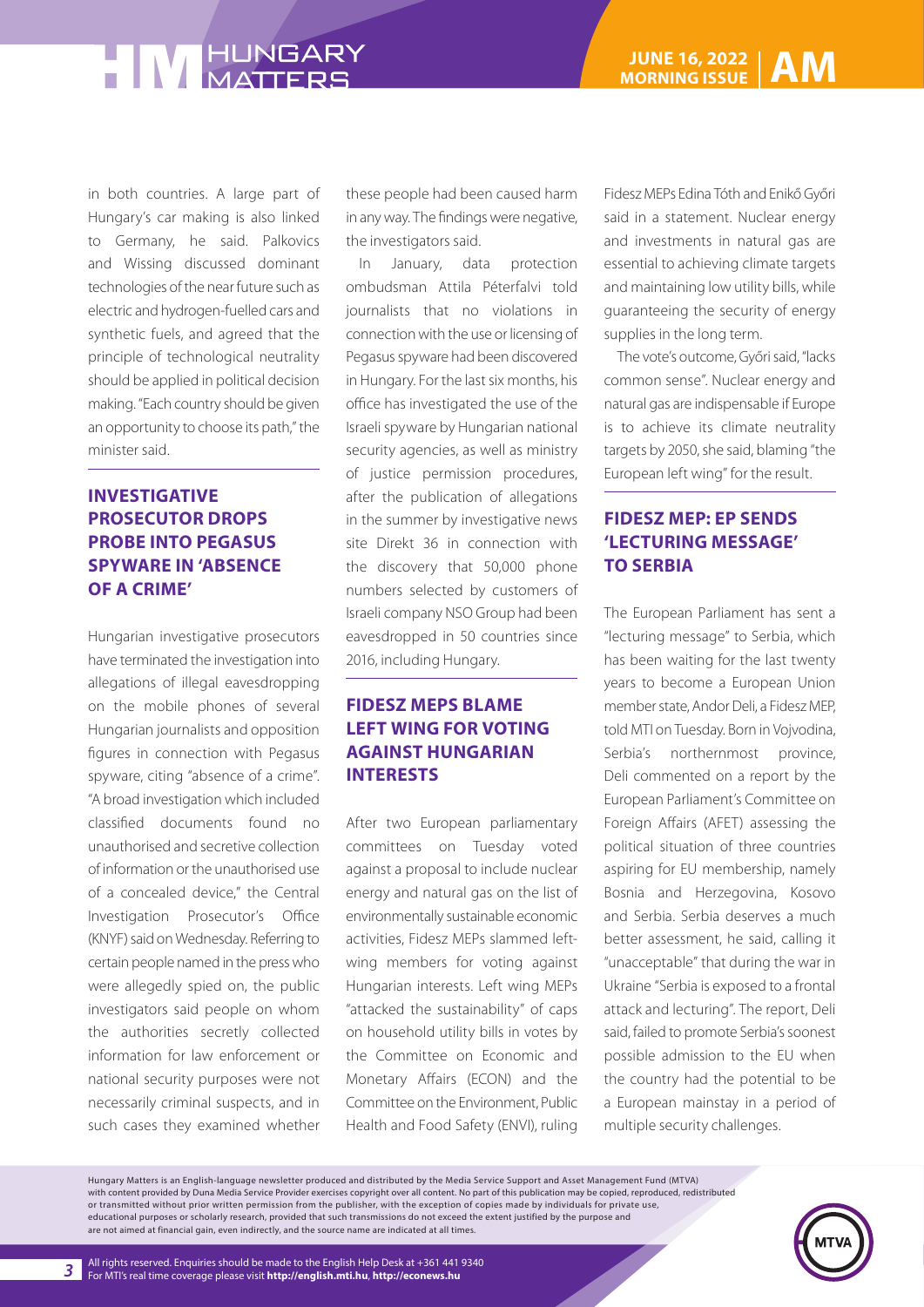Although the report was meant to deal with the fulfilment of accession criteria, it was motivated by political considerations in the background, Deli said.

For instance, it criticises Serbia for its approach to the EU sanctions against Russia while failing to mention that Serbia is a sovereign country whose government gives priority to its national interests, especially in a situation when the country is highly dependent on Russian energy deliveries, he said.

#### **MINISTRY: HUNGARY TO GET NEW SUPERCOMPUTER**

Hungary has won funding of 6 billion forints (EUR 15m) for developing and operating a 20 petaflop supercomputer, the Ministry of Technology and Industry (TIM) said on Wednesday. The facility based at the Wigner Physics Research Center in Csillebérc, near Budapest, will be built in the next 2-3 years thanks to funding granted under the European High Performance Computing Joint Undertaking (EuroHPC).

EuroHPC provides major resources and coordination for infrastructure upgrades and the broadening of technology use, the ministry said. Hungary's bid submitted in February won support based on the evaluation of international experts, and the grant covers more than a third of the value of the so-called Levente project and fiveyear running costs. László Palkovics, the minister of technology and industry, said

in a ministry statement: "We are creating the conditions for new internationally marketable Hungarian technological and industrial developments..." He added that with the new capacities, Hungary would jump ahead to take its place in the global top 50.

He added that the structure of the supercomputer which incorporates modular technology will enable the connection of a quantum computer in the future.

### **MOMENTUM CALLS FOR HUNGARY TO JOIN EUROPEAN PUBLIC PROSECUTOR'S OFFICE**

Opposition Momentum is submitting a proposal to parliament calling for Hungary to join the European Public Prosecutor's Office, the party's group leader András Fekete-Győr and MEP Anna Donáth said at a joint press conference on Wednesday. Donáth said it was vital for Hungary to be able to call down European Union resources, but the government was constantly fighting with the EU instead of sitting at the negotiation table. She noted that the EU expected the Hungarian government to provide anti-graft guarantees before making the monies available. Fekete-Győr said that with the proposal the party also wants to ensure that monies due to Hungarian teachers, nurses, ambulance workers and employees indeed go to the people instead of "some moneybox that belongs to the Orbán family". He added that the government had

recently announced 2,000 billion forints (EUR 5bn) worth of austerity measures, which will take money out from average Hungarians' purses when they use banking and mobile services or travel. If Hungary receives the 2,500 billion forints (EUR 6.3bn) due from the recovery fund, there will be no need for austerity measures, he said.

#### **BAKONDI: MAINTAINING STRONG BORDER PROTECTION JUSTIFIED**

Maintaining strong border protection is clearly justified, the prime minister's chief domestic security advisor has said, noting "a complex and difficult situation" at Hungary's borders and considerable pressure on the country's southern borders. György Bakondi told daily Magyar Nemzet in an interview that a total of 94,307 border violators had been caught this year by midnight on Monday, as against 41,244 in the same period last year -- more than a twofold increase in the number of illegal border crossings. Afghans, Pakistanis and Indians are turning up in large numbers at Hungary's borders, as well as Syrians and the citizens of several other countries, Bakondi said.

#### **POLICE: TOTAL OF 10,595 REFUGEES ARRIVE FROM UKRAINE ON TUESDAY**

Fully 6,277 people crossed into Hungary directly from Ukraine on Tuesday, while another 4,318 from Ukraine crossed from Romania, the

Hungary Matters is an English-language newsletter produced and distributed by the Media Service Support and Asset Management Fund (MTVA) with content provided by Duna Media Service Provider exercises copyright over all content. No part of this publication may be copied, reproduced, redistributed or transmitted without prior written permission from the publisher, with the exception of copies made by individuals for private use, educational purposes or scholarly research, provided that such transmissions do not exceed the extent justified by the purpose and are not aimed at financial gain, even indirectly, and the source name are indicated at all times.

*4*